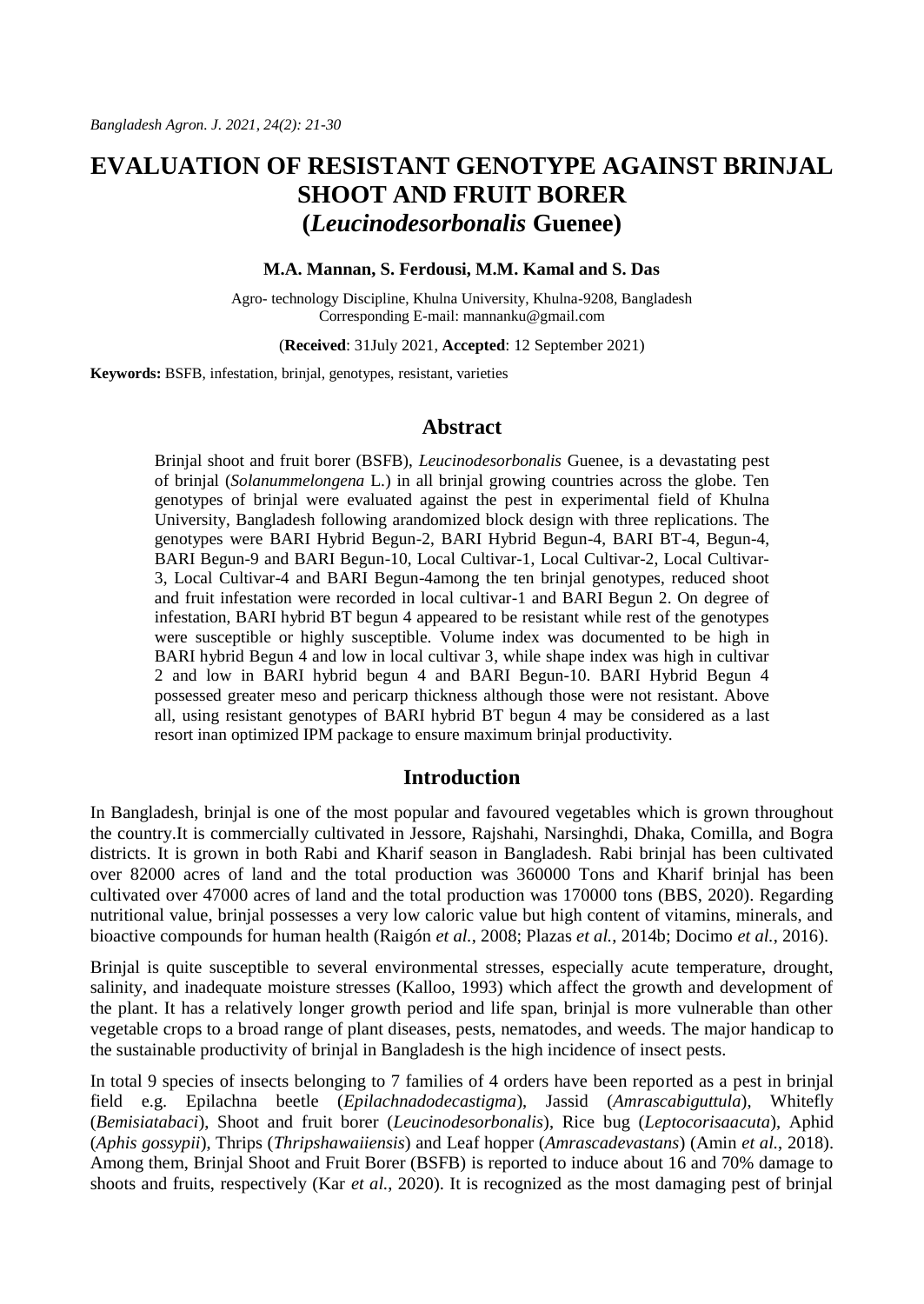(Taylo *et al.*, 2016). It scales down the productivity as well as the quality of marketable fruits of brinjal. The larval stage of the pest is mainly catastrophic and can cause severe damage to fruits and shoots. Newly hatched larvae invade the vascular bundle of the plant and hit translocation of food and nutrients towards shoots. Approximately 4-6 healthy fruits can be destroyed because of the attack of a single Larvae (Jayaraj and Manisegaran, 2010). Because of the concealed mode of life, it is the most serious pest of brinjal (Sardana *et al.*, 2004). This insect pest is accountable for 70-92% of yield loss (Chakraborti and Sarkar, 2011).

There are several measures to mitigate this including spraying of chemical insecticides, application of botanical pesticides, adopting IPM technologies, using resistant varieties and so on.. A survey report revealed that 98% of Bangladeshi farmers are dependent entirely on spraying insecticides to control BFSB (Karim, 2004). So, it is a burning question to identify and use of most effective resistant varieties, proper chemical insecticide and effective botanical pesticides to ensure eco-friendly pest management under IPM technology.

# **Materials and Methods**

The present study was carried out at the experimental field of the Germplasm Centre of Khulna University, Bangladesh during September 2020 to May, 2021. The study area is situated at 24.09° North latitude and 90.26° East Longitudes with an elevation of 8.4 meter from the sea level.The climatic condition of Khulna University has unimodal rainfall pattern; most of the rainfalloccurs during the months of May to September. The average rainfall is usually higherthan 200 mm during November to March. The warmer months are April, May and June with mean maximum temperature of 31-34°c and the cold months are November, December and January when the temperature ranges from 10- 19°C.

The area belongs to the Ganges flood plain (AEZ-13), clay loam in texture having low organic matter (1.12%) moderately slow permeability and deficient in nitrogen, potassium and Sulphur. The soil is mostly alkaline and somewhat saline in nature having pH 6.5 to 8.5.

Brinjal seeds of 10 varieties *viz*. BARI Hybrid Begun-2, BARI Hybrid Begun-4, BARI BT-4, Begun-4, BARI Begun-9 and BARI Begun-10, Local Cultivar-1, Local Cultivar-2, Local Cultivar-3, and Local Cultivar-4 and BARI Begun-4 which were collected from Horticulture Division, Bangladesh Agricultural Research Institute (BARI), Joydebpur, Gazipur, the local ones from the farmers of the Khulna region. A small seedbed measuring 5 m x 1 m was prepared and seeds were sown there. Standard seedling raising practice was followed.

The plots were lightly irrigated regularly for ensuring proper development of the seedlings. The seedbed was mulched for ensuring seed germination, proper growth and development of the seedlings. Thirty-six day-old (3/4 leaf stage) healthy seedlings were transplanted in 50 cm apart in 2.0 meter  $\times$ 2.5 size plots in rows in three replications laid out inRCBD design with 3 replications. Each row separated by 50 cm which contained 16 plants of each variety. After transplanting light irrigation was given to each pit. Dead or damaged seedlings were replaced immediately by new ones from the stock. Supple mentary irrigation was applied at an interval of 2-3 days. Propping of each plant using bamboo sticks (l m height) was done for providing extra support to avoid lodging of theplants. Weeding andmulching were given whenever necessary. Cow dung @ 15 tons, 250, 150 and 125 kg of Urea, TSP and MoP, respectively per hectare. The half of cow dung and TSP were applied as basal dose during land preparation. The remaining cow dung, TSP and, one- third of MoP were applied in the pits at transplantation of brinjal seedlings. The entire dose of urea and the rest of MoPwere applied as top dressing. The first top dressing of urea (one third) was made at 15 days after transplanting. One third of urea and one- third of MoP at the time of flower initiation and rest of urea and MoP at the time of fruit development.

The incidence of *Leucinodesorbonalis Guenee* was recorded at seven days intervals starting from the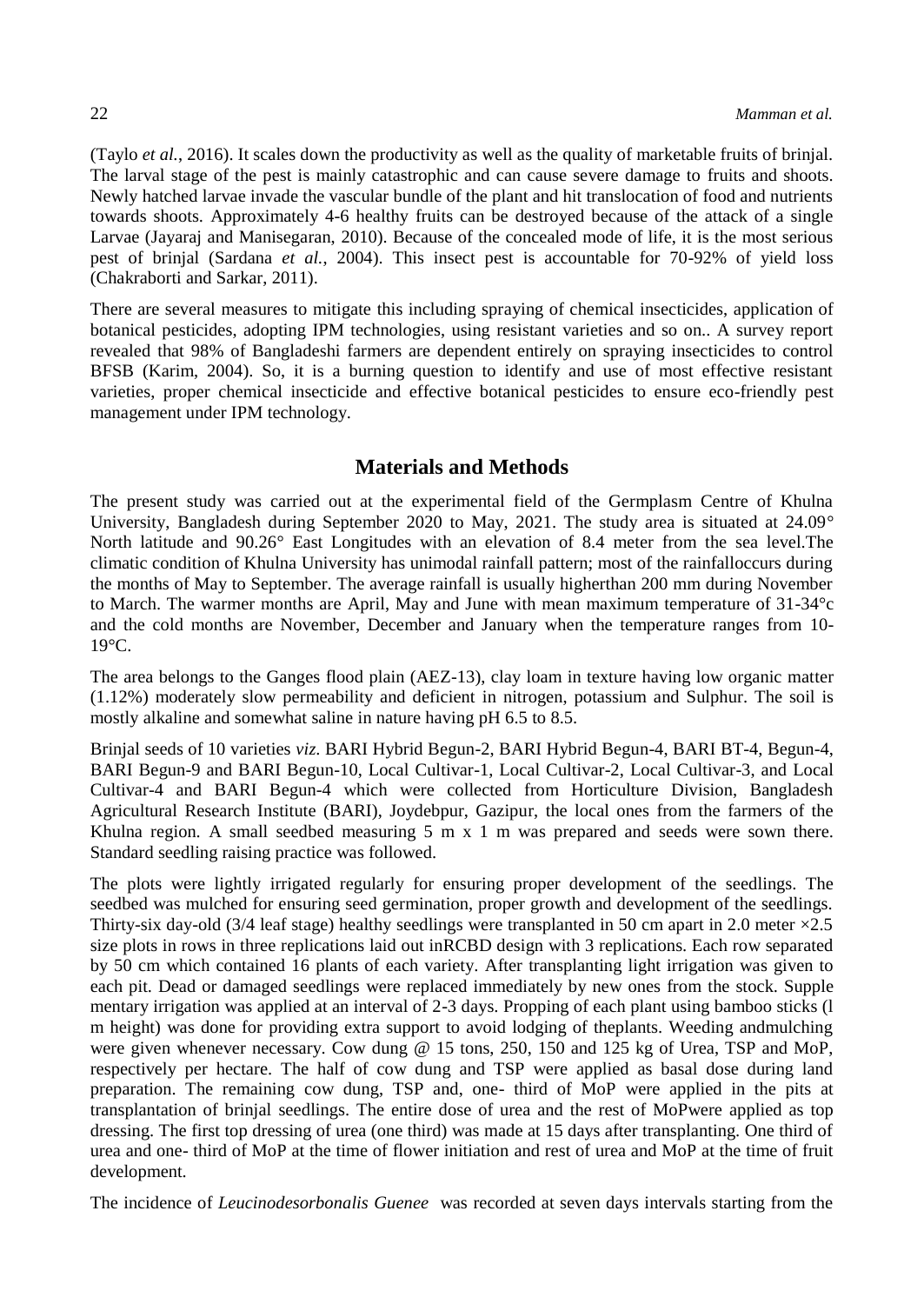first appearance of shoot and fruit borer after transplanting the brinjal crop and continued till the harvesting of the crop. The infestation and intensity of *Leucinodesorbonalis* Guenee on young plants were recorded by counting infected and healthy shoots on randomly counted at each picking (weekly). Damaged (%) on shoot and fruit was calculated by recording the number of total and infestedshoot and fruit.

The observation was converted into percentage and germplasm were classified according to the scoring pattern adopted. The germplasm was categorized as Highly Resistance (%), Resistant (0-15%), Moderately Resistant (16-30%), Susceptible (31-45%) and Highly Susceptible (above 46%) respectively. The fruit characters studies include length, diameter, shape and volume index, length of peripheral seed-ring and seedless area, thickness of mesocarp and pericarp.

Numbers of fruits per plant were recorded from 5 randomly selected plants from each plot.Random samples of fruits of 5 plants (10 fruits from each plant) were taken from each plot...

#### **For calculating various parameters, following formula were used**

Shape Index  $=$  Length fruit/fruit diameter, Volume Index  $=$  Length fruit x fruit diameter, RLPS = Length of peripheral seed ring/Total length of fruit, RLSA = Length of seed less area/Total length of fruit,

Where, RLPS = Ratio of Length of Peripheral Seed Ring and RLSA = Ratio of Length of Seedless Area.

Total number of infested shoots and fruitsdue to the infestationby the natural population of BSFB from randomly selected 5 plants/replication were counted and recorded at every 10 days interval from 30 days after transplanting (DAT). Infestation percentage of BSFB on shoots and fruits were calculated.Relative resistance of theplants against BSFB was estimated on the basis of shoot and fruit damage severity.Those pest damage grading were done on this basis the grading index followed by Subbratnam and Butani(1981) (Table 1).

| <b>Grading</b>            | <b>Percent shoot infestation</b> | <b>Percent fruit infestation</b> |
|---------------------------|----------------------------------|----------------------------------|
| Highly resistant (HR)     | $< 1.0\%$                        | $< 5.0\%$                        |
| Resistant $(R)$           | $1.1 - 2.0\%$                    | 5.1-15.0%                        |
| Moderately resistant (MR) | $2.1 - 3.0\%$                    | 15.1-25.0%                       |
| Susceptible $(S)$         | $3.1 - 5.0\%$                    | 25.1-40.0%                       |
| Highly susceptible (FIS)  | $> 5.0\%$                        | $>40.0\%$                        |

Tables 1. Pest damage grading due to BSFB attack on shoots and fruits of brinjal (Subbratnam and Butani, 1981).

BSFB= Brinjal shoot and fruit borer

The critical difference was calculated for the comparison of different germplasm of brinjal. Simple correlation (r)between shoot and fruit borer *Leucinonedsorbonalis* Guen. and fruit infestation of different germplasm of brinjal and Fruit Characters. The quantitative data for the character were statically analyzed for Analysis of variance and the means were compared by DMRT as well as the correlation between these characters and the degree of fruitinfestation (Gomez and Gomez, 1984).

# **Results and Discussion**

Brinjal cultivar-2 gave the tallest (85.83 cm) and it was the shortest in BARI begun-4 (plant height 45.83 cm) in length among the tested cultivars (Table 2). Plants of other varieties were attended medium height. The highest number of leaves were also obtained from Local Cultivar-4.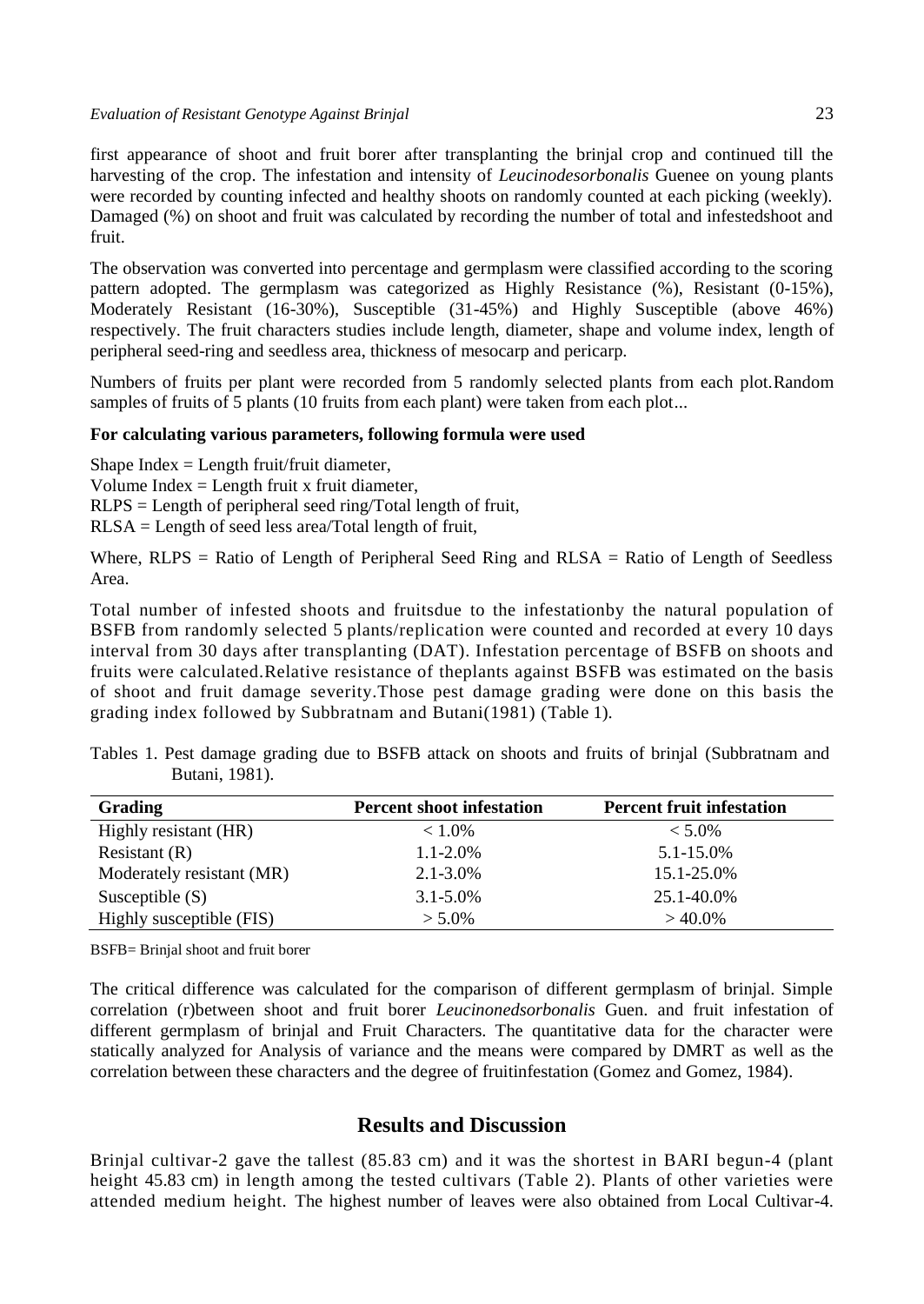Length and breadth of the leaves of BARI Hybrid Begun-2 and BARI Hybrid Begun-4 were the highest than the other ones.Average number of shoots and infested shoot were observed in BARI Begun-10 (39.33 and 16.67 plant<sup>-1</sup>, respectively).

| <b>Variety</b>             | <b>Plant</b><br>Height<br>(cm) | Average No.<br>of Leaves<br>Plant <sup>1</sup> | Average<br>length of<br>Leaf $(cm)$ | Average<br><b>Breadth of</b><br>Leaf $(cm)$ | No of<br><b>Shoots</b><br>Plant <sup>-1</sup> | <b>No. of Infested</b><br>Shoots Plant <sup>-1</sup> |
|----------------------------|--------------------------------|------------------------------------------------|-------------------------------------|---------------------------------------------|-----------------------------------------------|------------------------------------------------------|
| <b>BARI Hybrid Begun-2</b> | 62.50b                         | 53.33bc                                        | 33.00a                              | 18.33ab                                     | 30.67                                         | 13.67abc                                             |
| <b>BARI Hybrid Begun-4</b> | 55.33bc                        | 50.33bcd                                       | 31.00ab                             | 19.83a                                      | 28.33                                         | 11.00bc                                              |
| <b>BARI BTBegun-4</b>      | 57.00bc                        | 45.33bcd                                       | 28.67bc                             | 13.00bcd                                    | 36.00                                         | 14.00abc                                             |
| <b>BARI</b> Begun-9        | 53.17bc                        | 44.00cd                                        | 26.33cd                             | 14.67abcd                                   | 29.00                                         | 9.00c                                                |
| <b>BARI</b> Begun-10       | 55.23bc                        | 39.89d                                         | 30.67ab                             | 19.33a                                      | 39.33                                         | 16.67a                                               |
| Local Cultivar-1           | 51.17bc                        | 57.17bcd                                       | 28.50bc                             | 17.00abc                                    | 34.67                                         | 12.00abc                                             |
| Local Cultivar-2           | 59.17bc                        | 52.67bcd                                       | 30.17abc                            | 13.17bcd                                    | 31.67                                         | 16.33ab                                              |
| Local Cultivar-3           | 49.67bc                        | 58.00b                                         | 22.00e                              | 12.00cd                                     | 31.67                                         | 12.00abc                                             |
| Local Cultivar-4           | 85.83a                         | 73.67a                                         | 24.33de                             | 11.00d                                      | 26.00                                         | 11.33abc                                             |
| <b>BARI</b> Begun-4        | 45.83c                         | 46.50bcd                                       | 27.58bcd                            | 13.17bcd                                    | 30.67                                         | 16.00ab                                              |
| LSD(0.05)                  | 13.68                          | 13.26                                          | 4.10                                | 5.87                                        |                                               | 5.38                                                 |

Table 2. Growth Parameter of the varieties and shoot infestation

Data in a column with same letter do not differ significant by LSD Test

Fruit characteristics are consideredas the important ones forresistant breeding and fruit yield. There were significant differences among the brinjal varieties in respect of yield contributing character and yield (Table 3). The highest number of flowers and fruits were found in Local Cultivar-4 (106 and 32, respectively) and those were the lowest in BARI Begun-4 (44.33 and 9.00, respectively). The highest infested fruits and larvae were obtained from BARI Hybrid Begun-2 and BARI Hybrid Begun-4 (21.67 and 13.33, respectively). Average fruit weight per plant was the highest (9.53 kg) and weight of individual fruit in BARI BT Begun-4 (273.63 g). Average yield was recorded from Local Cultivar-3 (165.00 t/ha) followed by BARI BT Begun-4 (99.23 t/ha).

| Table 3. Yield contributing parameters and fruit yield of the varieties and number of larvae |  |  |
|----------------------------------------------------------------------------------------------|--|--|
|                                                                                              |  |  |

| <b>Variety</b>             | No. of<br><b>Flowers</b><br>$Plant-1$ | Total No.<br>of Fruits<br>Plant <sup>1</sup> | No. of<br><b>Infested</b><br>Fruit<br>Plant <sup>1</sup> | No. of<br>Larvae<br>Plant <sup>1</sup> | Average<br>Fruit<br>Weight<br>Plant <sup>-1</sup> (Kg) | Weight of<br><b>Individual</b><br>Fruit $(g)$ | Fruit<br>Yield<br>(t/ha) |
|----------------------------|---------------------------------------|----------------------------------------------|----------------------------------------------------------|----------------------------------------|--------------------------------------------------------|-----------------------------------------------|--------------------------|
| <b>BARI Hybrid Begun-2</b> | 56.67b                                | 27.00ab                                      | 21.67a                                                   | 9.67ab                                 | $7.23$ bcd                                             | 133.67d                                       | 115.42b                  |
| <b>BARI Hybrid Begun-4</b> | 73.67ab                               | 23.67abc                                     | 17.67ab                                                  | 13.33a                                 | 7.97ab                                                 | 94.47e                                        | 71.45cd                  |
| <b>BARI BTBegun-4</b>      | 6300ab                                | 21.33 <sub>bcd</sub>                         | 1.00e                                                    | 2.00e                                  | $6.27$ <sub>bcd</sub>                                  | 273.63a                                       | 99.23 <sub>bc</sub>      |
| <b>BARI</b> Begun-9        | 67.00ab                               | 14.33de                                      | 5.33de                                                   | 3.67de                                 | 5.23d                                                  | 74.50f                                        | 33.84d                   |
| <b>BARI</b> Begun-10       | 71.67ab                               | 15.33cde                                     | $8.00$ cde                                               | $5.00$ cde                             | 5.53d                                                  | 79.23f                                        | 38.69d                   |
| Local Cultivar-1           | 75.33ab                               | 20.67 <sub>bcd</sub>                         | 1467abc                                                  | 4.00 <sub>de</sub>                     | 7.56abc                                                | 136.40d                                       | 90.23 <sub>bc</sub>      |
| Local Cultivar-2           | 80.67ab                               | 17.00cde                                     | 13.00 <sub>bcd</sub>                                     | $6.00$ <sub>bcde</sub>                 | 6.93 <sub>bcd</sub>                                    | 131.47d                                       | 71.55cd                  |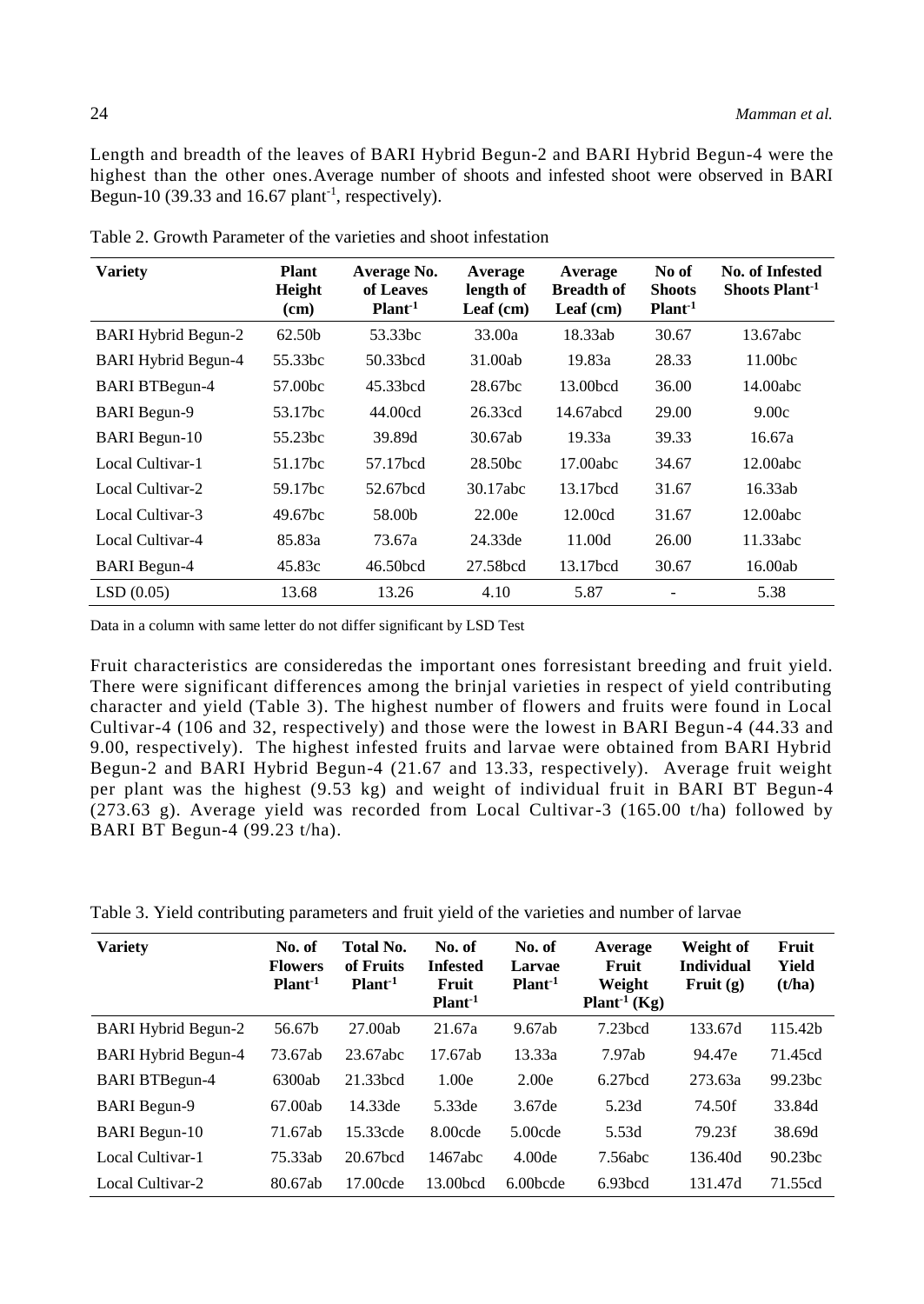*Evaluation of Resistant Genotype Against Brinjal* 25

| Local Cultivar-3    | 86.00ab | 27.33ab | 20.67ab | 7.67bcd            | 9.53a  | 188.27c | 165.00a |
|---------------------|---------|---------|---------|--------------------|--------|---------|---------|
| Local Cultivar-4    | 106.00a | 32.00a  | 18.33ab | 9.00 <sub>bc</sub> | 7.73ab | 64.50g  | 66.24cd |
| <b>BARI</b> Begun-4 | 44.33b  | 9.00e   | 4.00e   | 2.33e              | 5.60cd | 206.34b | 59.68cd |
| LSD(0.05)           | 44.37   | 9.16    | 7.99    | 4.28               | 2.03   | 6.23    | 41.22   |

Data in a column with same letter do not differ significantly by LSD Test

There were significant variations among the varieties in respect of shoot infestation (Table 4). Infestation percent of shoot by BSFB was recorded in brinjal germplasm, ranged from 32.33 to 52.33%. The maximum shoot infestation (52.33%) was found in BARI Begun-4, which was statistically similar to Local Cultivar-2 (51.40%) followed by Local Cultivar-4 (43.67%). The lowest shoot infestation was recorded from Local Cultivar-1 (32.33%).

Infestation percent of fruit borer was recorded in brinjal germplasm, ranged from 4.20 to 80.60. Minimum mean infestation in fruits was found in BARI BTBegun-4 (4.20%) while maximum in BARI Hybrid Begun-2 (80.60). Mean percent infestation of shoot and fruit borer in fruits has been presented in Table 4.

Comparable range of fruit infestation was 20.23 to 45.61% reported by Jat (2003), though they used different set of varieties/cultivars in their experiment. Kumar and Shukla (2002) was found 33 to 53% damage of fruits in 12 different cultivars of brinjal. Similarly, Ashoke and Abhishek (2002) while evaluating 12 brinjal cultivars infield conditions reported 33.65- 53.02% fruit infestation of *L*. *orbonalis* larvae. Conversely, Chaudhary and Sharma (2000) found very low attack of brinjal shoot and fruit borer (2.88-5.64%) during screening of nine genotypes of brinjal.

General equilibrium position of shoot infestation of different entries of brinjal was calculated on the basis of their infestation, which is varied between 9.0 to 52.33% shoot infestations (Table 4and 5). Only one genotype of brinjalviz, RARI BT Begun-4 had 9.00% shoot infestation showing tolerance. Four entries like, BARI Hybrid Begun-4, BARI Begun-9, Local Cultivar-1 and Local Cultivar-4 weresusceptibleagainst this pest and other 5 varieties namely BARI Hybrid Begun-2, BARI Hybrid Begun-4 BARI Begun-10, Local Cultivar-2 and Local Cultivar-3 were categorized as highly susceptible genotype, respectively (Table 5). None of the varieties were found moderately tolerant and resistance againstfruit borer. Another categorization of tested entries against shoot and fruit borer done on the basis of rank allotted to the shoot as well as fruit infestation.

| SI.            | <b>Germplasm</b>           | Shoot               | Rank | <b>Fruit infestation</b> | Rank |
|----------------|----------------------------|---------------------|------|--------------------------|------|
| No.            |                            | Infestation $(\% )$ |      | $\frac{6}{6}$            |      |
|                | <b>BARI Hybrid Begun-2</b> | 43.27bc             | HS   | 80.60a                   | HS   |
| 2              | <b>BARI Hybrid Begun-4</b> | 39.13cd             | S    | 75.60a                   | HS   |
| 3              | <b>BARI BTBegun-4</b>      | 9.00cde             |      | 4.2c                     |      |
| $\overline{4}$ | <b>BARI</b> Begun-9        | 34.50ef             | S    | 34.20 <sub>bc</sub>      | S    |
| 5              | <b>BARI</b> Begun-10       | 42.50bc             | HS   | 53.90abc                 | НS   |
| 6              | Local Cultivar-1           | 32.33f              | S    | 71.93ab                  | HS   |
| 7              | Local Cultivar-2           | 51.40a              | HS   | 55.23abc                 | HS   |
| 8              | Local Cultivar-3           | 36.67def            | S    | 72.77ab                  | HS   |
| 9              | Local Cultivar-4           | 43.67b              | HS   | 57.50abc                 | HS   |
| 10             | <b>BARI</b> Begun-4        | 52.33a              | HS   | 45.47abc                 | HS   |

Table 4. Categorization of different germplasm of brinjal by ranking method based on shoot & fruit infestation

Table 5. Categories of the brinjal varieties of the present study based on average rank of shoot and fruit infestation

| Sl.<br>No. | Lategory | Range of    | Name of germplasm based on |                   |  |  |
|------------|----------|-------------|----------------------------|-------------------|--|--|
|            |          | infestation | Shoot infestation          | Fruit infestation |  |  |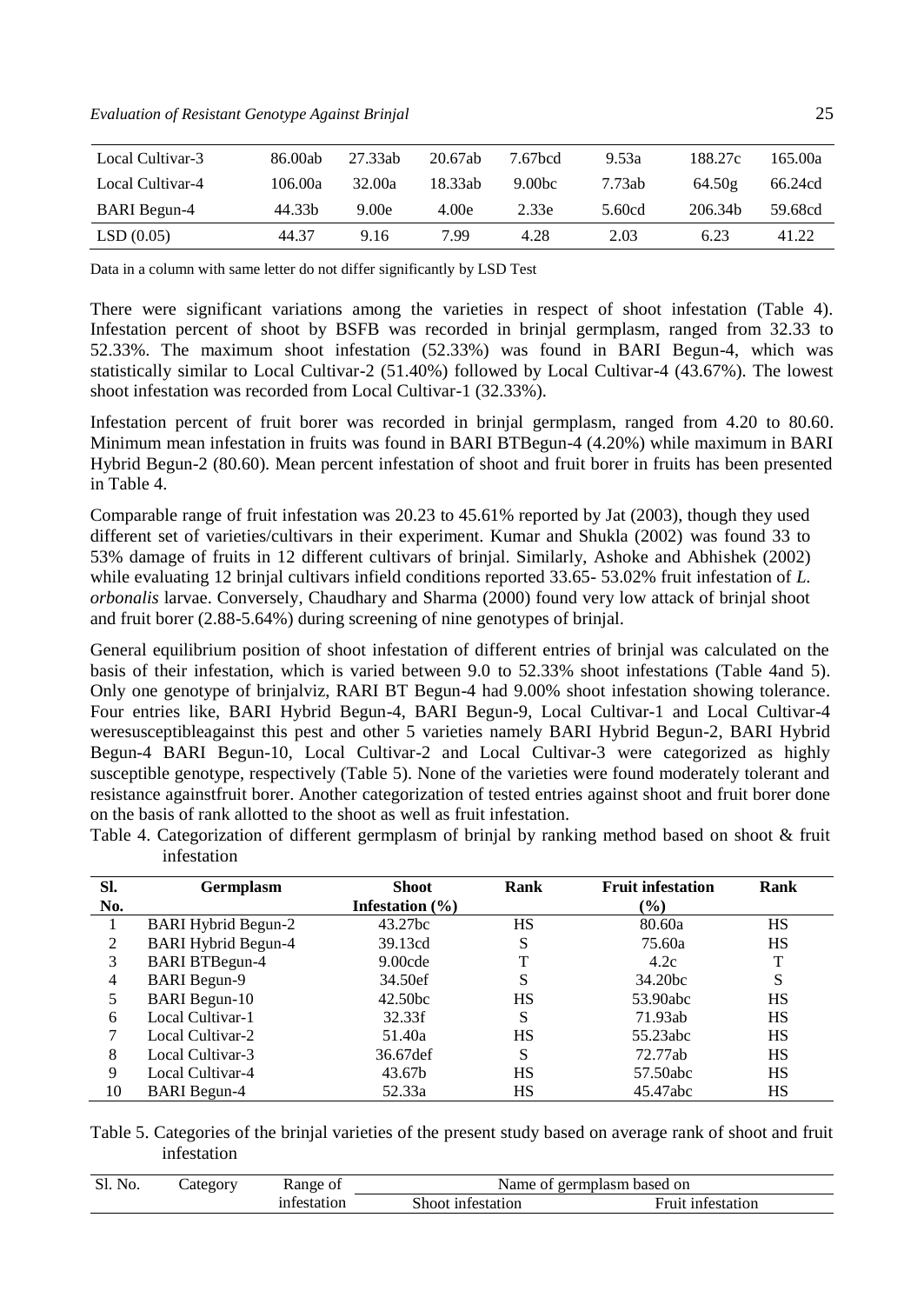|                             | Highly          | $\langle 5\%$     | $\Omega$                       |                                      |
|-----------------------------|-----------------|-------------------|--------------------------------|--------------------------------------|
|                             | Resistance (HR) |                   |                                |                                      |
| $\mathcal{D}_{\mathcal{A}}$ | Resistance      | $5.1 - 15$        | <b>BARI BT Begun -4</b>        | <b>BARI BT Begun -4</b>              |
| 3                           | Moderately      | $15.1 - 25\% = 0$ |                                | 0                                    |
|                             | Resistance (MR) |                   |                                |                                      |
| 4                           | Susceptible(S)  | $25.1 -$          | BARI Hybrid Begun-4, BARI      | <b>BARI</b> Begun-9                  |
|                             |                 | 40.0%             | Begun-9, Local Cultivar-1 and  |                                      |
|                             |                 |                   | Local Cultivar-3               |                                      |
|                             | Highly          | Above             | BARI Hybrid Begun-2, BARI      | BARI Hybrid Begun-2, BARI            |
|                             | Susceptible     | 40%               | Begun-10, Local Cultivar-2 and | Hybrid Begun-4, BARI Begun-10,       |
|                             | (HS)            |                   | Local Cultivar-4               | Local Cultivar-1 and Local Cultivar- |
|                             |                 |                   |                                | 2 Local Cultivar-3 and Local         |
|                             |                 |                   |                                | Cultivar-4                           |

The variationindegreeofinfestationofanypest is the combined effect of genetic architecture of crop variety and abiotic factor. The germplasm/variety cited above are not resistant/moderately resistant to this pest except the genetically modified variety BARI BT Begun-4. So, it can be mentioned that breeding program of thiscrop is necessary for development of resistant variety of pure line.

The mean length of fruit ranged 6.00 to 26.67 cm (Table 6). Only one genotype viz. Loval cultivar-2 were short fruited (fruit length 6 cm); while 5 genotypes like BARI Begun-4, BARI hybrid Begun-2, BARI Hybrid Begun-4, BARI BT Begun-4 and Local Cultivar-4 hadmedium length of fruits (fruit length 7-10 cm). Other four genotype i.e. BARI Begun-9, BARI Begun-10. Local Cultivar1 and Local Cultivar-3 were having extra-long fruits (fruit length 12-22 cm). There was positive non-significant correlation between the length of fruit and the degree of fruit infestation (Table 6).

The fruit diameter (FD) was between the ranges of 2.70 to 9.10cm (Table 6). Two genotypes were in the range of 0 to 4 cm diameters *viz*, BARI Begun-9 (2.70 cm) and BARI Begun-10 (2.76 cm). Three varieties viz. Local Cultivar-1 (5.66 cm), Local Cultivar-2 (5.90 cm) and Local Cultivar-4 (4.73) was foundmedium diameter (4 to 6 cm) and the other 5 genotypes *viz,* BARI Hybrid Begun-2 (6.53 cm), BARI Hybrid Begun-4 (7.78 cm), BARI BT Begun-4 (9.10cm).

The shape index varied from 1.60 to 2.32). Six genotypes were grouped into round (shape index 1.60- 21.86 cm), which were Local Cultivar-3 (1.85), BARI Begun-9 (1.86), BARI Hybrid Begun-2 (1.81), Local Cultivar-1 (1.78), BARI Hybrid Begun-4 (1.60) and BARI Begun-10 (1.60). Four varieties were grouped to oval to longish (shape index 2.10 to 2.32 cm) viz. BARI BTBegun-4 (2.21), Local Cultivar-2 (2.32), Local Cultivar-4 (2.24) and BARI Begun-4 (2.10).

The ratio of the length of peripheral seed ring to total length of the fruit (RLPS) indicating the degree of mechanical seed barrier to the entry of borer varied from (0.132 to 0.641) as given in Table 6. The less RLPS (0.132 to 0.189) was observed in five genotypes, which were BARI Hybrid Begun-4 (0.132), BARI Begun-4 (0.137), BARI hybrid Begun-2(0.140), BARI BT Begun-4 (0.163) and Local Cultiva-2 (0.189). The medium RLPS (0.203 to 0.348) was found in four varieties, which were Local Cultivar-1 (0.203), Local Cultivar-3 (0.249), Local Cultivar-4 (0.300) and Bari Begun-10 (0.348. Thehigh RLPS (above 0.500) was recorded from only one variety named BARI Begun-9 (0.641). The ratioof length of seedless area to the total length of fruit indicating the pulpiness of fruit ranged 0.060 to 0.198.

Table 6. Characters of brinjal fruit in relation to shoot and fruit borer incidence

| S. | Germplasm                     | Fruit             | Fruit              | <b>Shape</b> | Volume      |             |             |          | <b>Thickness of</b> | Fruit       |
|----|-------------------------------|-------------------|--------------------|--------------|-------------|-------------|-------------|----------|---------------------|-------------|
| N. |                               | length            | diameter           | index        | index (1xd) | <b>RLPS</b> | <b>RLSA</b> | Pericarp | Mesocarp            | infestation |
|    |                               | (cm)              | (c <sub>m</sub> )  | (1/d)        |             |             |             |          |                     | $($ %)      |
|    | <b>BARI Hybrid</b><br>Begun-2 | 9.54 <sub>b</sub> | 6.53cd             | 1.81bc       | 605.00a     | 0.140d      | $0.117$ bc  | 0.47ab   | 8.98abc             | 80.60a      |
|    | 2 BARI Hybrid                 | 7.78b             | 6.07 <sub>de</sub> | 1.60c        | 614.83a     | 0.132d      | 0.156ab     | 0.55ab   | 8.86abc             | 75.60a      |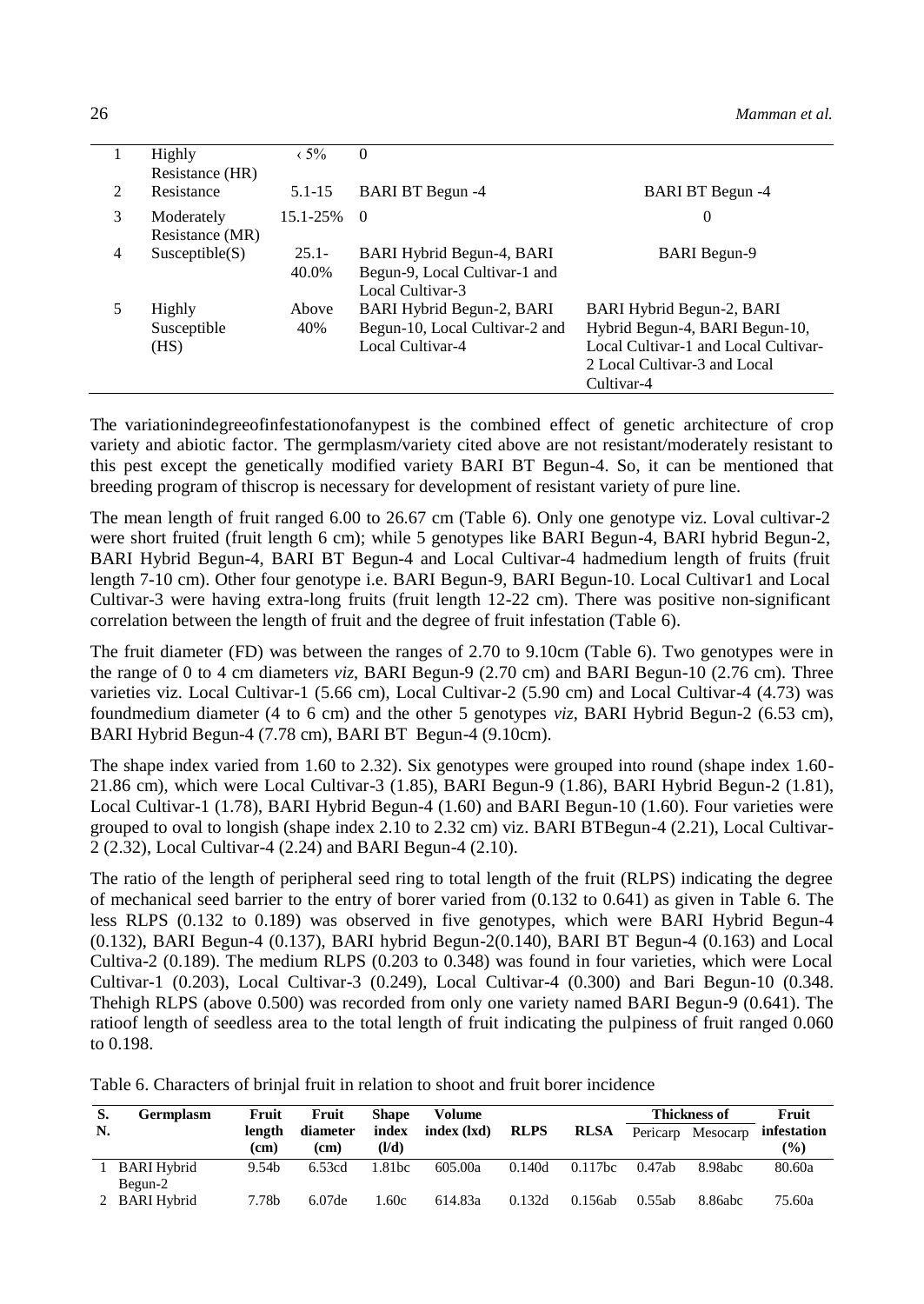|   | Begun-4            |                   |                    |         |                      |                     |            |                   |                     |          |
|---|--------------------|-------------------|--------------------|---------|----------------------|---------------------|------------|-------------------|---------------------|----------|
| 3 | BARI BTBegun-4     | 10.61b            | 9.10a              | 2.21ab  | 373.00 <sub>bc</sub> | 0.163cd             | 0.195a     | 0.61a             | 10.78a              | 4.20c    |
|   | 4 BARI Begun-9     | 19.78ab           | 2.70g              | 1.86abc | 392.67abc            | 0.641a              | 0.061c     | 0.23c             | 10.01ab             | 34.20bc  |
|   | 5 BARI Begun-10    | 21.39ab           | 2.76g              | 1.60c   | 592.00ab             | 0.347 <sub>b</sub>  | $0.11$ 6bc | 0.43 <sub>b</sub> | 10.82a              | 53.90abc |
|   | 6 Local Cultivar-1 | 13.44ab           | 5.66e              | 1.78bc  | 507.25ab             | $0.203$ bcd         | 0.154ab    | 0.48ab            | 7.39abcd            | 71.93ab  |
| 7 | Local Cultivar-2   | 6.00 <sub>b</sub> | 5.90de             | 2.32a   | 400.83abc            | 0.189cd             | 0.156ab    | 0.52ab            | 2.78 <sub>bcd</sub> | 55.23abc |
|   | 8 Local Cultivar-3 | 26.67a            | 7.29 <sub>bc</sub> | 1.85abc | 264.00c              | $0.249$ bcd         | 0.198a     | 0.51ab            | 1.87cd              | 72.77ab  |
|   | 9 Local Cultivar-4 | 9.70b             | 4.73f              | 2.24ab  | 268.33c              | 0.300 <sub>bc</sub> | 0.146ab    | 0.43 <sub>b</sub> | 2.43cd              | 57.50abc |
|   | 10 BARI Begun-4    | 8.06b             | 7.81b              | 2.10ab  | 367.58bc             | 0.137d              | 0.188a     | 0.56ab            | 1.83cd              | 45.47abc |
|   | LSD Value          | 13.98             | 0.87               | 0.46    | 224.56               | 0.155               | 0.066      | 0.17              | 7.37                | 35.98    |

The pericarp thickness of fruit varied from (2.33 to 6.11 cm) (Table 4.5). Only one genotype was found with medium pericarp (0.15 to 0.35 cm), which was BARI Begun-9 (0.23 cm). The other 9 varieties had broader pericarp  $(0.47 - 0.56)$ .

The thickness of mesocarp varied1.83 to 10.82 cm (Table 6). The narrow mesocarp (1 to 2.78 cm) was found in four genotypes i.e. Local Cultivar-2 (2.78 cm), Local Cultivar-3 (1.87 cm), Local Cultivar-4 (2.43 cm), BARI Begun-4 (1.83 cm). The medium mesocarp was measured from three varieties ranged (7.0 to 8.98 cm) viz. BARI Hybrid Begun-2 (8.98 cm), BARI Hybrid Begun-4 (8.86 cm) and Local Cultivar-1(7.39 cm). The broader mesocarp was calculated from three varieties ranged above 10.0 cm, which were BARI BT Begun-4 (10.78 cm), BARI Begun-9 (10.01 cm) and BARI Begun-10 (10.82 cm).

Correlation matrix between fruit infestation and fruit length, fruit diameter, shape index, volume index, RLPS (Ratio of Length of Pericarpal Seed ring), RLSA (Ratio of Length of Seedless Area) and thickness of pericarp and mesocarp was develop to asses of effect of fruit character on the infestation of fruit borer (Table 7). It was observed that shape index, RLSA and pericarp has significant negative association with fruity infestation (r = -0.334, -0.365 and -0.384, respectively), whereas thickness of mesocarp was positively significantly correlated  $(r = 0.445)$ . Other factors like fruit length, fruit diameter, volume index and RLPS had non-significant impact in fruit infestation. However, the shape index is the ratio of fruit length and fruit diameter; fruit length had negative association with fruit infestation, while fruit diameter was associated positively. This indicated that enhancement in fruit length reduces the fruit infestationwhereas the fruit diameter increases the infestation (Table 7).

| <b>Character</b>   | Fruit           | <b>Shape</b> | Volume     | <b>RLPS</b> | <b>RLSA</b> | Pericarp   | <b>Mesocarp</b> | Fruit       |
|--------------------|-----------------|--------------|------------|-------------|-------------|------------|-----------------|-------------|
|                    | <b>Diameter</b> | index        | index      |             |             | thickness  | thickness       | infestation |
| Fruit length       | $0.731**$       | $-0.334$     | $0.850**$  | $-0.347$    | $-0.281$    | 0.128      | $0.518**$       | $-0.091$    |
| Fruit diameter     |                 | $-0.861**$   | $0.978**$  | $-0.124$    | $-0.400*$   | $-0.114$   | $0.858**$       | 0.322       |
| Shape index        |                 |              | $-0.747**$ | $-0.041$    | $0.356*$    | 0.237      | $-0.810**$      | $-0.334$    |
| Volume index       |                 |              |            | $-0.207$    | $-0.383*$   | $-0.045$   | $0.804**$       | 0.260       |
| <b>RLPS</b>        |                 |              |            |             | $0.667**$   | $-0.807**$ | 0.318           | 0.350       |
| <b>RLSA</b>        |                 |              |            |             |             | $0.899**$  | $-0.785**$      | $-0.365*$   |
| Pericarp thickness |                 |              |            |             |             |            | $-0.609**$      | $-0.384*$   |
| Mesocarp thickness |                 |              |            |             |             |            |                 | $0.455*$    |

Table 7. Relationship of fruit infestation with fruit characters in brinjal

It can be summarized that long fruit with more thickness of mesocarp were having less infestation of fruit borer in brinjal crop. These investigations was corroborates with the findings ofMote, 1976)who reported that there were negative correlation of thickness of mesocarp and fruit infestation in brinjal.

# **Conclusion**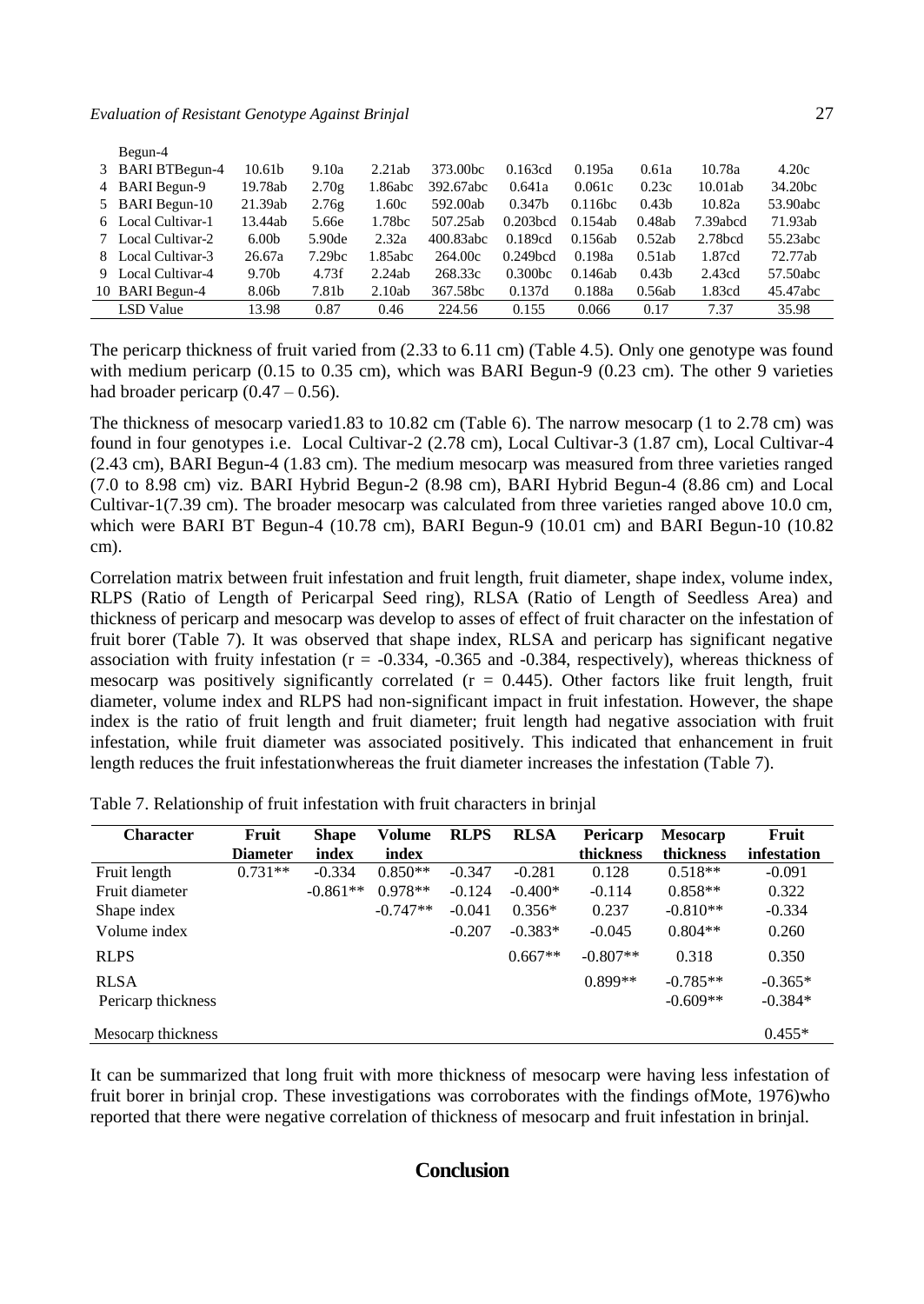It can be concluded from the present experiment that out of the 10 Local Cultivars and varieties of brinjal screened against shoot and fruit borer*,* none was found completely free from infestation of the shoot and fruit borer. However, the genetically modified brinjal variety BARI BT Bgun-4 was recorded lowest percent of shoot and fruit infestation(rating scale- 1) with highly resistant capacity and higher yield than remaining cultivars.

### **Acknowledgement**

The author are hereby gratefully acknowledge the Khulna University Research Cell for providing fund to conduct the study properly.

### **References**

- Amin, M. R., Miah, M. S., Rahman, H., Nancy, N. P. and Bhuiyan, M. K. A. 2018. Functional and group abundance of insects on eggplant. Ban. J.Agri. Res., 43(4), 647-653.
- Ashoke K. and Abhishek S. 2002. Varietal preference of fruit and shoot borer, Leucinodesorbonalis Guen. onbrinjal. Insect Environ. 8(1):44.
- BBS. 2020. Yearbook of Agricultural Statistics-2020 (Vol. 31st series). Bangladesh: Bangladesh Bureau of Statistics (BBS). Retrieved from [http://bbs.portal.gov.bd/sites/default/files/files/bbs.portal.gov.bd/page/1b1eb817\\_9325\\_4354\\_a756](http://bbs.portal.gov.bd/sites/default/files/files/bbs.portal.gov.bd/page/1b1eb817_9325_4354_a756_3d18412203e2/2020-10-06-09-58-453f7e0a42348e05f0999979870ec%2007b.%20pdf) [\\_3d18412203e2/2020-10-06-09-58-453f7e0a42348e05f0999979870ec 07b. pdf](http://bbs.portal.gov.bd/sites/default/files/files/bbs.portal.gov.bd/page/1b1eb817_9325_4354_a756_3d18412203e2/2020-10-06-09-58-453f7e0a42348e05f0999979870ec%2007b.%20pdf)
- Braga, P. C., Lo Scalzo, R., dal Sasso, M., Lattuada, N., Greco, V. and Fibiani, M. (2016). Characterization and antioxidant activity of semi-purified extracts and pure delphinine-glycosides from eggplant peel (*Solanummelongena L.*) and allied species. J. Funct. Foods 20, 411–421. doi: 10.1016/j.jff.2015.10.032
- Cao, G., Sofic, E. and Prior, R. L. 1996. Antioxidant capacity of tea and common vegetables. J. Agric. Food Chem. 44, 3426–3431. doi: 10.1021/jf9602535
- Chakraborti, S. and Sarkar, P. 2011. Management of *Leucindesorbonalis Guenee* on Eggplants during the rainy season in India. Plant Protect. Res. J. 51 (4), 325-328.
- Chaudhary D.R. and Sharma S.D. 2000. Screening of some brinjal cultivars against bacterial wilt and fruit borer. Agric. Sci*. Digest*.,20(2):129-130.
- Daunay, M. C. and Hazra, P. 2012. "Eggplant," in *Handbook of Vegetables*, eds K. V. Peter and P. Hazra (Houston, TX: Studium Press), 257–322.
- Docimo, T., Francese, G., Ruggiero, A., Batelli, G., De Palma, M. and Bassolino, L. 2016. Phenylpropanoids accumulation in eggplant fruit: characterization of biosynthetic genes and regulation by a MYB transcription factor. Front. Plant Sci. 6:1233. doi: 10.3389/fpls.2015.01233.
- FAO. 2019. *Compare Data*. Retrieved January 30, 2021, from FAOSTAT: http://www.fao.org/faostat/en/#compare
- Gangopadhyay C, Maity T.K. and Mandal S.K. 1996. Screening of brinjal germplasms against fruit and shoot borer, *Leucinodesorbonalis* Guen. Environ. and Ecol., 14:834-836.
- Gomez, K. A., & Gomez, A. A. 1984. *Statistical procedures for agricultural research*. John Wiley & Sons.
- JatK.L. 2003. Biophisical and biochemical factor of resistance in brinjal against Leucinodesorbanalis Guen. Indian Journal of Entomology,65(2):252-259.
- Jayaraj, J. and Manisegaran, S., 2010. Management of fruit and shoot borer in brinjal. The Hindu Sci-Tech. Agri. College and Res. Inst. Madurai.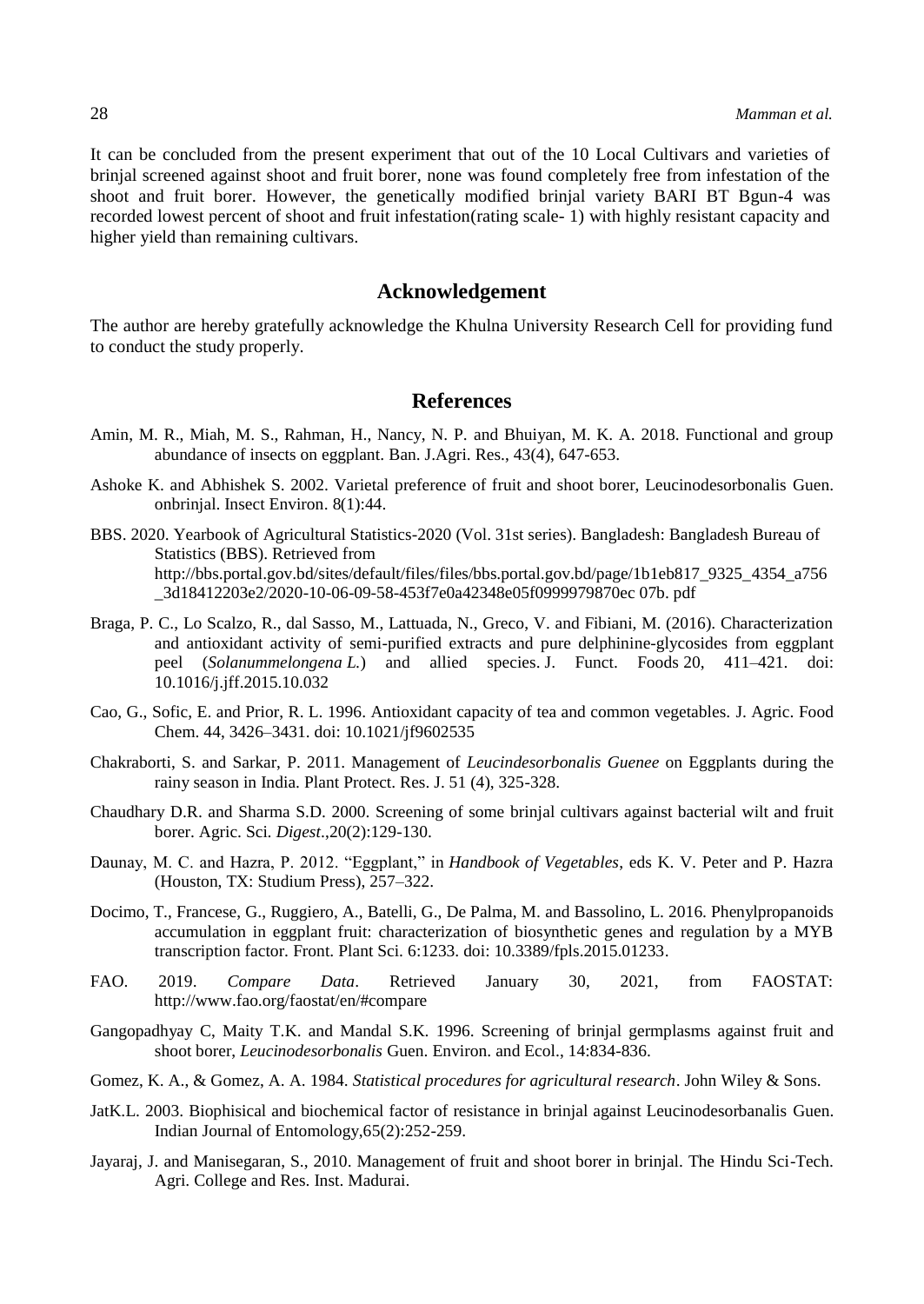Kalloo, G. (993) Eggplant: *Solanummelongena L*. Genetic improvement of vegetable crops, 587-604.

- Kar, D., Kuanar, A., Ray, A., Gaur, M., Pattanaik, B. and Mishra, B. 2020. Genetic Diversity of Brinjal Fruit and Shoot Borer (BSFB) Population of Odisha, India. Iranian *Journal of Science and Technology, Transactions A: Science*, 1-10.
- Karim A.N.M.R. 2004.IPM for vegetable crops: issues and technology developments in Bangladesh. A keynote paper presented at the sixth biennial conference of Bangladesh Entomological Society held at BARI, Joydebpur, Gazipur, Bangladesh, October 7, 2004; 2004.
- Krishna T.M, Lal O.P., Srivastava Y.N. 2001. Extent of losses caused by shoot and fruit borer, *Leucinodesorbonalis* Guen., to promising varieties of brinjal, *Solanummelongena* L. J Entomol. Res., 25(3):205-212.
- Kumar A. and Shukla A. 2002. Varietal preference of fruit and shoot borer, *Leucinodeorbonalis* Guen. onbrinjal. Insect Environment. 2002;8(1):44.
- Mennella, G., Lo Scalzo, R., Fibiani, M., D'Alessandro, A., Francese, G., Toppino, L., et al. 2012. Chemical and bioactive quality traits during fruit ripening in eggplant (*S. melongena L.*) and allied species. J. Agric. Food Chem. 60, 11821–11831. doi: 10.1021/jf3037424
- Naeem, M. Y. andUgur, S. 2019. Nutritional Content and Health Benefits of Eggplant. *Turkish Journal of Agriculture-Food Science and Technology*, 7(sp3), 31-36.
- Niño-Medina, G., Urías-Orona, V., Muy-Rangel, M. D., & Heredia, J. B. (2017). Structure and content of phenolics in eggplant (*Solanummelongena*)-a review. South African Journal of Botany, 111, 161- 169.
- Plazas, M., Andújar, I., Vilanova, S., Gramazio, P., Herraiz, F. J. 2014a. Conventional and phenomics characterization provides insight into the diversity and relationships of hypervariable scarlet (*Solanumaethiopicum L.*) and gboma (*S. macrocarpon L*.) eggplant complexes. Front. Plant Sci. 5:318. doi: 10.3389/fpls.2014.00318
- Plazas, M., Andújar, I., Vilanova, S., Hurtado, M., Gramazio, P., Herraiz, F. J. (2013. Breeding for chlorogenic acid content in eggplant: interest and prospects. Not. Bot. Horti. Agrobot. 41, 26–35. doi: 10.15835/nbha4119036
- Raigón, M. D., Prohens, J., Muñoz-Falcón, J. E., and Nuez, F. 2008. Comparison of eggplant landraces and commercial varieties for fruit content of phenolics, minerals, dry matter and protein. J. Food Comp. Anal. 21, 370–376. doi: 10.1016/j.jfca.2008.03.006.
- Rashid, M.M. 1999.Begun Paribarer Shabji. pp. 137 -154. In: Shabji Biggan(in Bangla). 1sted. Bangla Academy, Dhaka, Bangladesh. 515 p.
- Sardana H.P., Arora S, Singh D.K., Kadu L.N. 2004. Development and validation of adaptable Integrated Pest Management in eggplant, *Solanummelongena L*. in a farmers participatory approach. Indian Journal of Plant Protection. 2004; 32:123-128.
- Schippers, R. R. 2000. *African Indigenous Vegetables: An Overview of the Cultivated Species*. Natural Resources Institute/ACP-EU Technical Centre for Agricultural and Rural Cooperation, Chatham, UK.
- Stommel, J. R., Whitaker, B. D., Haynes, K. G., and Prohens, J. 2015. Genotype  $\times$  environment interactions in eggplant for fruit phenolic acid content. Euphytica 205, 823–836. doi: 10.1007/s10681-015- 1415-2
- Taylo, L.D., Sison M.L.J. and Hautea D.M. 2016. Use of artificial infestation for field bioefficacy assessment of Bt eggplant against the eggplant fruit and shoot borer, *Leucinodesorbonalis Guenee* (Lepidoptera: Crambidae). *Philipp. Agric. Sci*. 99:119-126.
- Yadav D.S. andSharma MM. 2005. Evaluation of brinjal varities foe their resistance against fruit and shoot